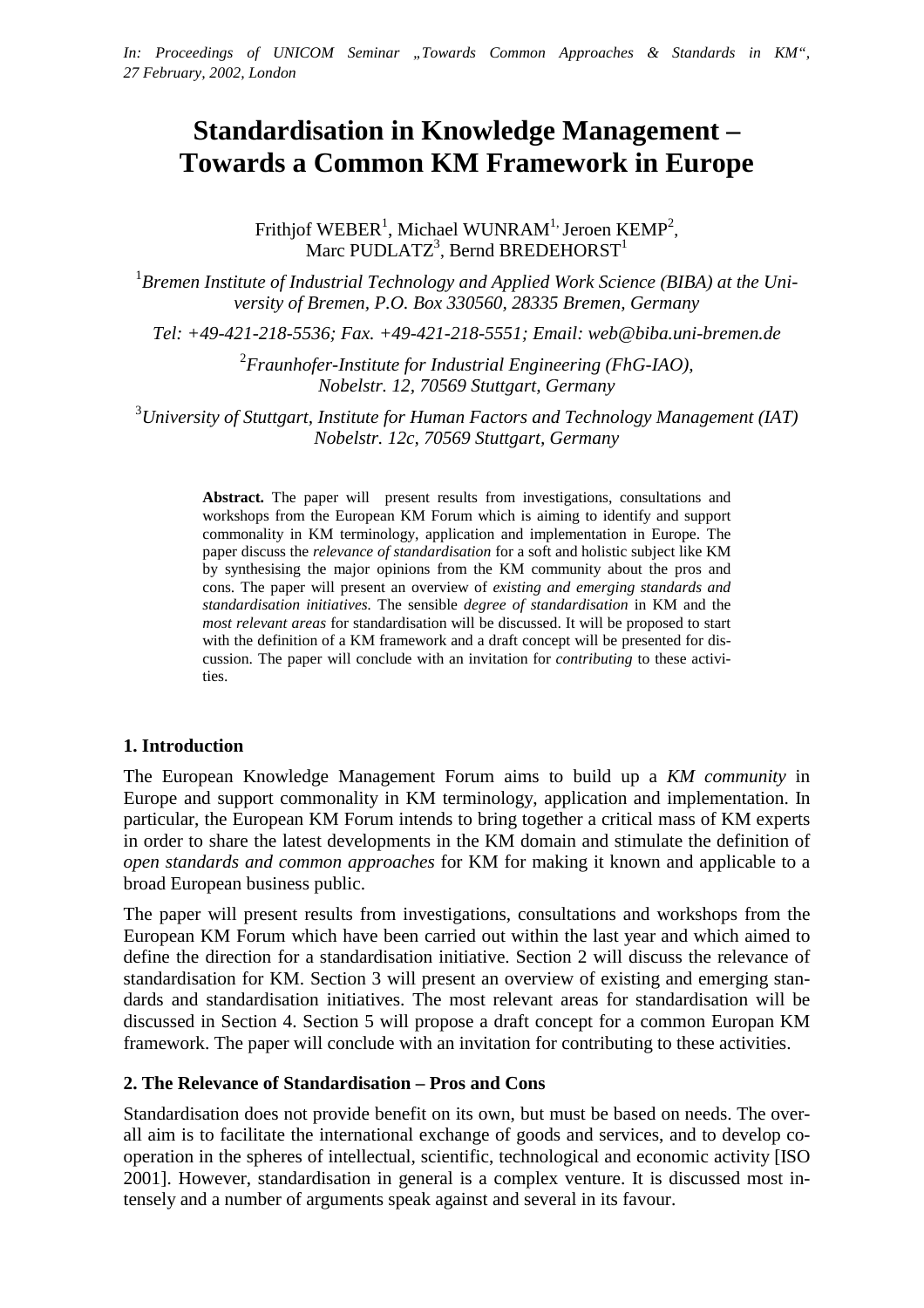Taking the analogy from other sectors like information technology or automotive industry, we can acknowledge that method or process standardisation has lead to large benefits from all kinds of perspectives (e.g. organisation, financial, production, etc.). Compared to these relatively hard driven subjects however, the domain of KM consists more of soft objects to be considered in a holistic way. In fact, the relevance of standardisation of KM, which is a relatively young discipline, can be discussed from a number of interesting perspectives. Aspects that speak against a standardised KM approach are mainly the following:

- A sound process of standardisation takes a long time. This has to do with the compromising nature of standardisation and the challenge and potential to reach a critical mass and a broad level of consensus. Only if this broad agreement between all involved bodies (most importantly the users and stakeholders of the standardised objects) is reached, any standardisation process can be successful.
- Due to the duration of the process and the necessary preparation phases, standards are always in danger to lag behind the requirements in everyday practice.
- Furthermore, one of the most critical points concerning standardisation is the question: "what is a sensible degree of standardisation of a soft subject like knowledge management in a detailed and structured, but still useful, manner?"
- Last but not least, standards are mostly seen as a barrier for human development in terms of creativity and flexibility. People consider standards as a frame, that does not allow them to create own and new solutions outside the given conditions. And not only in the context of creativity, but also in the meaning of peoples' flexibility, standards are seen to block these specific aspects of freedom.

On the other hand, there is a diverse number of aspects speaking in favour of standardising KM:

- The activity itself will lead to transparency, bringing all involved institutions and bodies together and thereby achieve a common understanding and common terminology through the process itself.
- 'Standardised' KM aspects (like common approaches to KM processes, knowledge technologies, knowledge based human resources, KM strategies, etc.) will bring the benefits of KM development to a broader circle of users.
- Moreover, from a KM expert point of view, standardised KM approaches will allow the experts to use a validated European-wide (or even world-wide) common terminology. According to this, communication in this field will be easier and can start from a higher common platform.
- If some of the main components of KM are standardised, this will leave more energy and space for creativity in case of (customised) specifications for dedicated and individual solutions.
- And finally, standardised KM elements like a common KM framework will be used in further research and education environments. An existing KM framework will allow future work in the KM domain to start from a higher level.

Summarising the line of reasoning from various discussions and workshops, it can be concluded that most arguments which are brought forward against standardisation of KM can be classified as general concern against standardisation, i.e. as not KM specific.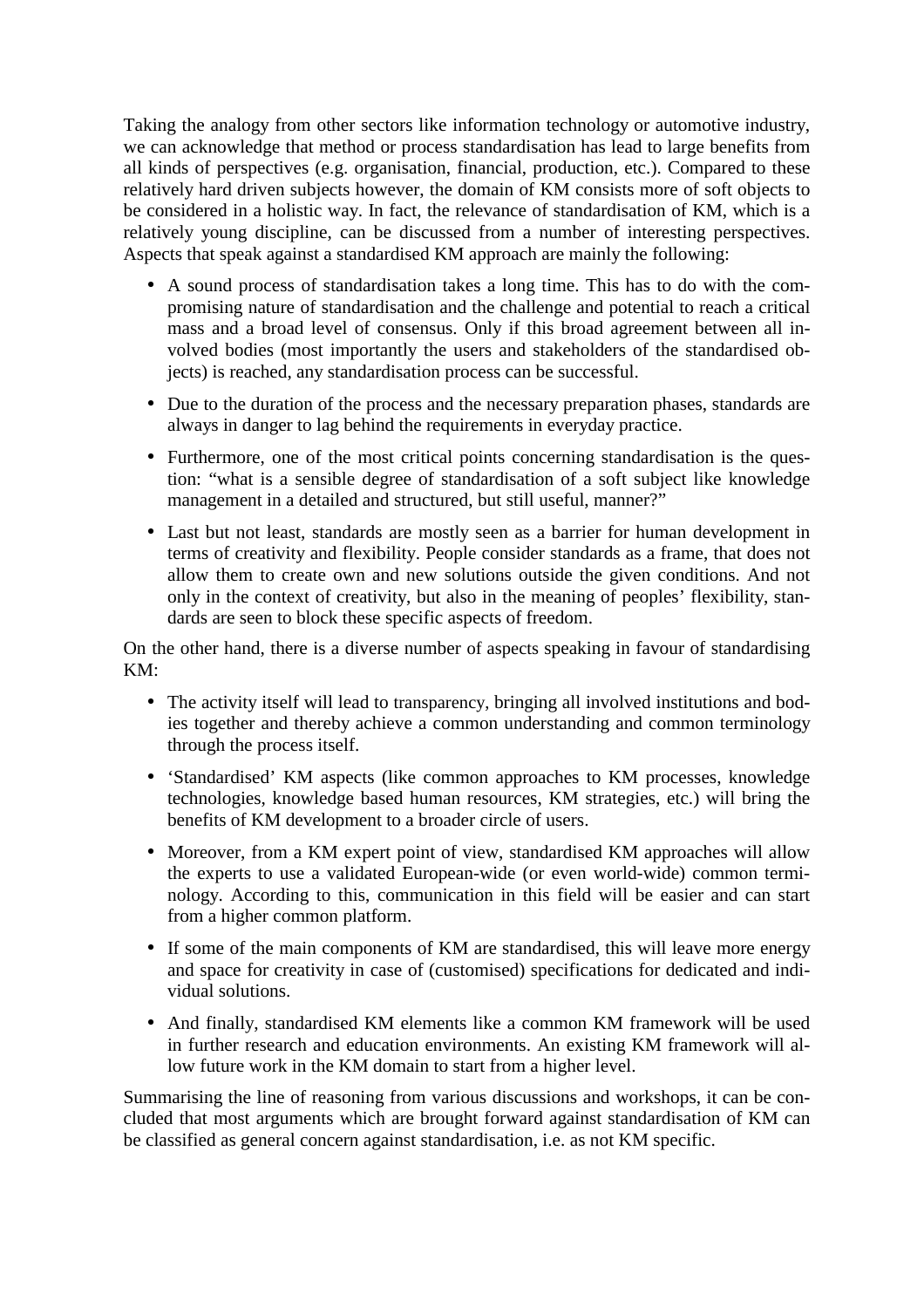#### **3. Overview on Existing and Emerging Standards and Standardisation Activities**

Another important indicator for the relevance of standardisation in the area of KM is the fact that different independent initiatives have been started to develop standards for KM. Some of them have already resulted in concrete results, while others are in progress or at their starting point. Also, there are some standards from other areas that are relevant to discuss as they can serve as models for learning about important issues in standardisation or can be applied within a KM context. The following section will give a broad overview about different types of activities.

Figure 1 shows a rough map of the various standards and initiatives in the area (without claiming to be orthogonal or complete). We can distinguish three different levels of KM standards:  $1<sup>st</sup>$  level standards are developed from a particular KM perspective, as e.g. the Australian KM framework. They aim to describe the overall concept of KM. Second level standards aim to elaborate a certain element in KM which is of particular relevance for KM, as e.g. topic maps or KM certificates. Third level standards are those standards which have not been developed from a particular KM perspective, but which can be applied for supporting a particular KM element, as e.g. certain enterprise models or XML standards.



**Figure 1: Map of standards and standardisation initiatives**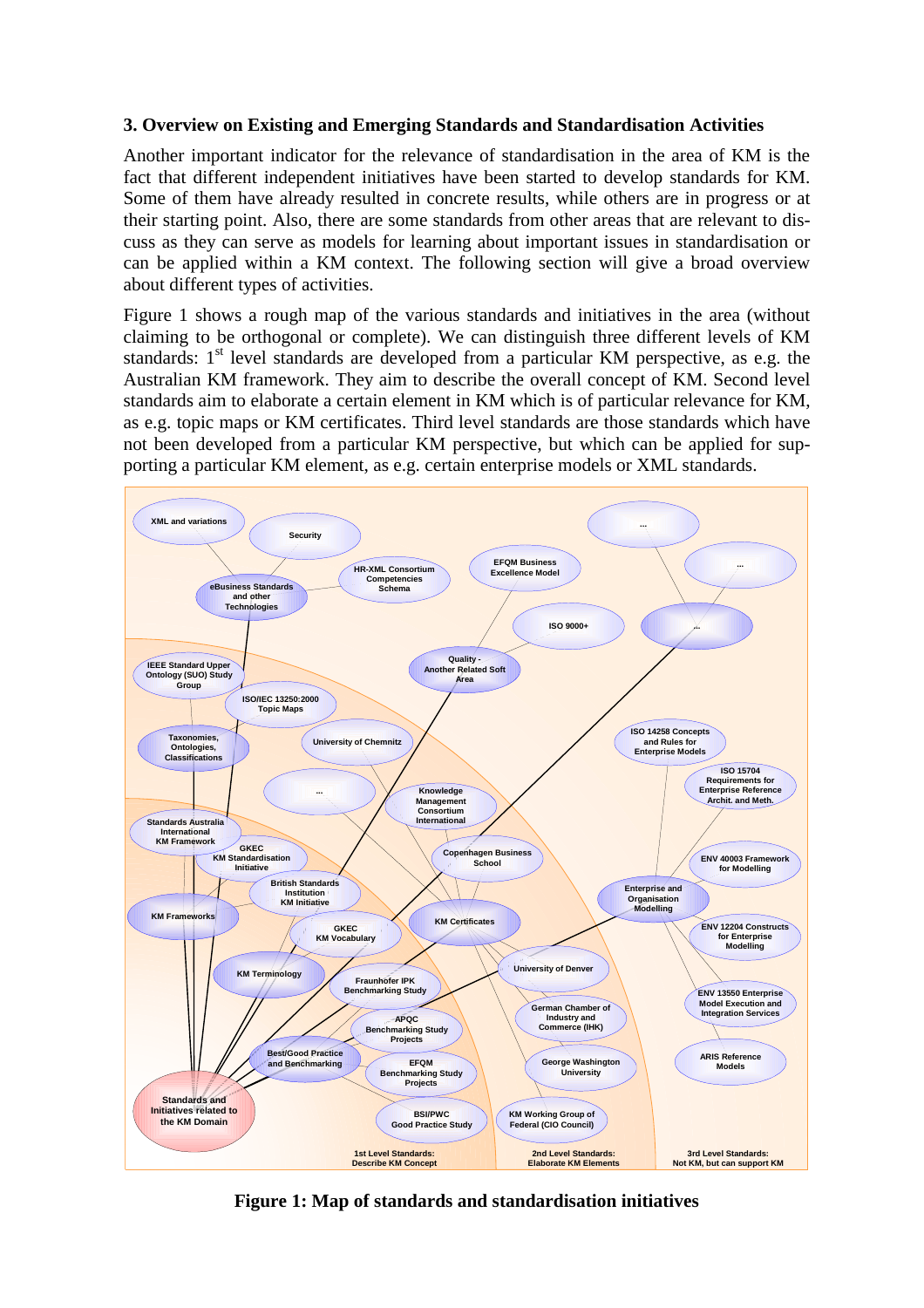It must be noted that most of the named standards have been influenced by a specific perspective: When differentiating the KM world in two branches of theory, namely on one side a *technology centred KM thinking* which is mechanistic, productivity driven and based on systems implementation, and on the other side, a *human centred KM thinking* which is based on constructivism, cognitive principles, and interaction approaches [Gaßen, 1999]. The standards represent up to now mainly the technology centred KM world. Only the proposed frameworks start to open up for the human centred KM thinking – though this area has usually been the one on which the KM thought leaders concentrated. However, it must be recognised, that constructivism and standardisation might be contradictory concepts, which perhaps cannot be brought together. This needs to be investigated.

#### **4. Relevant Areas for Standardisation**

1

#### *4.1 The Sensible Degree of Standardisation*

The level of 'standardisation' instruments may range among, e.g., best practice, common approach, guideline, reference framework, or finally a real standard. When reasoning about the standardisation of KM, we must not talk about standardisation only, but talk about *common approaches and standards* in order to relect the soft character of the domainas well and not to set off interest groups who focus mainly on the constructivistic side of  $KM^1$ .

The European KM Forum has carried out several workshops and interviews in order to collect the opinion of European KM experts about the most relevant issues for standardisation in KM. It was identified that a common *KM framework*, a common *KM terminology* and a common *KM implementation approaches* were considered as the most pertinent elements (cf. Figure 2 which shows the priorities named in one workshop [Weber, Kemp 2001a]). It is interesting to note that a workshop with SMEs has brought up similar results [Weber, Kemp 2001b]. Besides the actual 'objects' to be standardised, it was felt important that the process of standardisation is evolutionary and driven by user problems.



**Figure 2: The most relevant issues for standardisation (1st level priorities as rated from a workshop with European KM experts)** 

<sup>1</sup> Though for ease of reading, we often skip the term common approach in this paper and use the term standardisation as a synonym for both terms instead if not otherwise stated.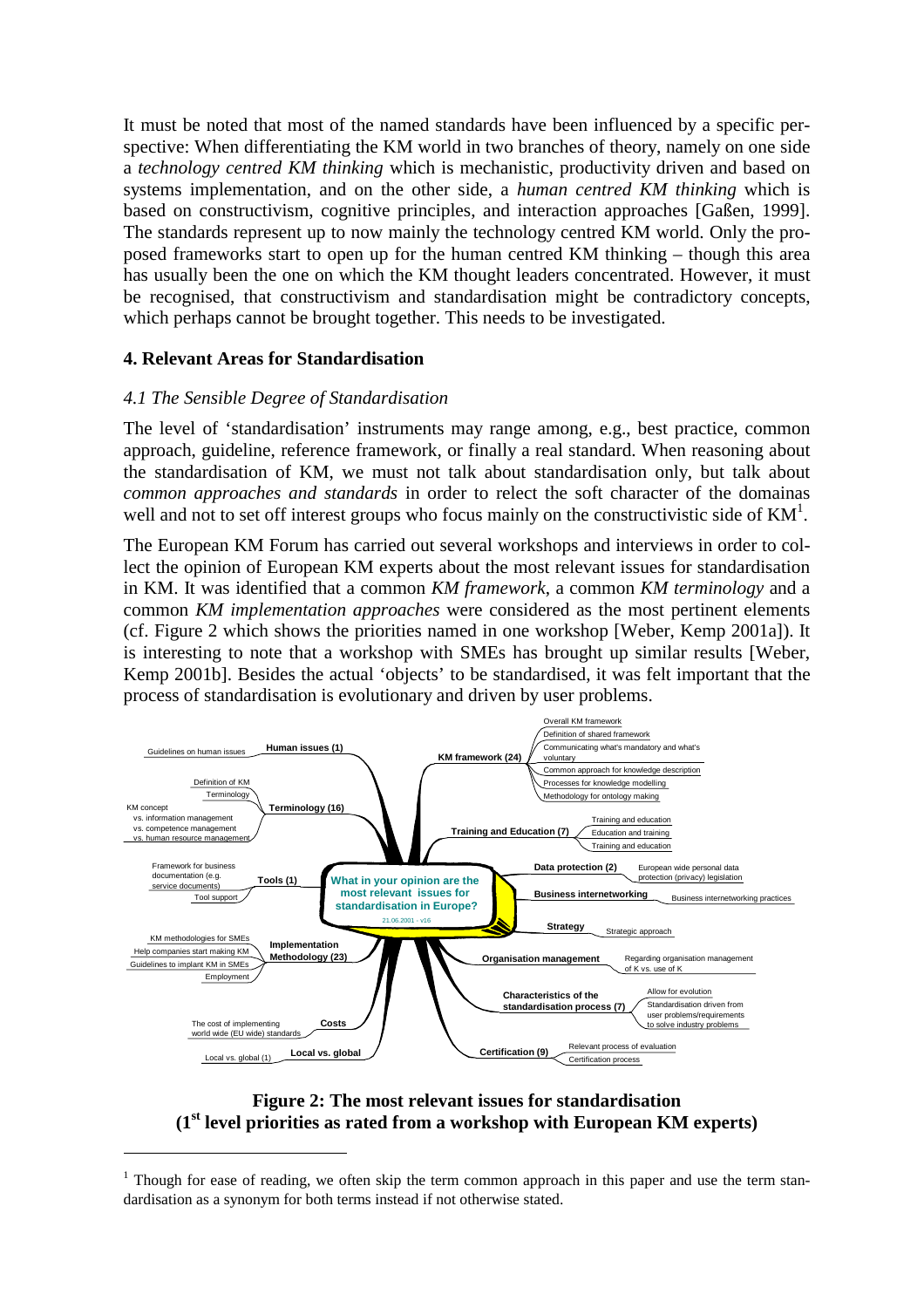We are arguing that in order to have a solid starting point for a possible standardisation of KM, it is necessary to define a comprehensive framework which describes and covers all major aspects of knowledge management as it is understood by academics and practitioners.

#### **5. Towards a European KM Framework**

We understand a *framework* as a holistic and concise description of the major elements, concepts and principles of a domain. It aims to explain a domain and define a standardised schema of its core content as a reference for future design implementations. A *KM framework* explains the world of KM by naming the major KM elements, their relationships and the principles of how these elements interact. It provides the reference for decisions about the implementation and application of KM.

In a *practical sense,* a framework is a common agreement within a group of stakeholders about 'how things shall be done'. It is on one side an introduction for beginners and self explanatory, and on the other side a reference for the experienced when decisions about the 'how' need to be made. Figure 3 shows the envisioned stakeholders.



**Figure 3: Potential beneficiaries of the envisioned KM standard** 

Analysing the various perspectives on KM presented by a range of authors in different KM frameworks (for example [Weggeman 1997], [Menon et al 1998], [Bukowitz, William 2000], [Nonaka, Takeuchi 1995] and [APQC 1997]), it is possible to develop a synthesis which describes the major elements and thinking which the different perspectives have in common. Figure 2 shows a first draft for a common KM framework. The core 'modules' (which might be subject to diverse degrees of standardisation) are described below. Work on the framework is still in progress and it needs to be discussed intensely in the European KM community in order to achieve consensus and further develop and improve it.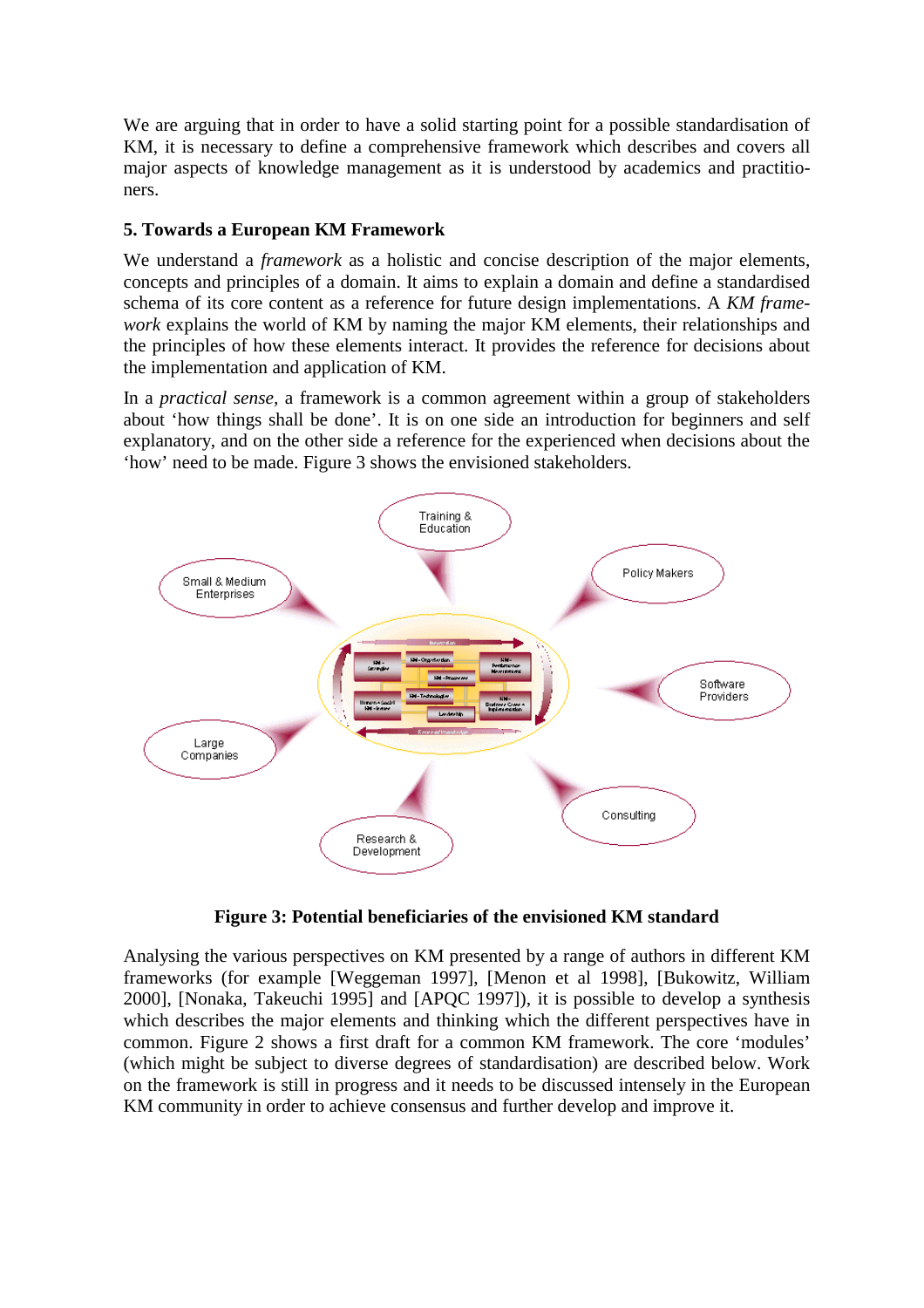

**Figure 4: First draft of European KM framework** 

## *KM strategies*

Before starting any kind of activity, we have to have a sense of direction, i.e. which way to go and what goals to pursue. Supporting business goals, the goals have to be clearly defined, also the direction and the means for reaching these goals. This leads to the point, to declare a strategy especially with regards to KM.

## *Human and social KM issues*

This module considers especially the fact that knowledge is bound to humans and exchanged in a social setting. It defines the role of human beings, cultural issues, trust, etc. for sharing knowledge.

## *KM organisation*

The KM framework will provide guidance for how to create, run and maintain a knowledge friendly organisation. This will include the structure of a 'KM organisation' as well as the roles within such an organisation. It has to be seen as a guideline to align existing organisational structures towards KM.

## *KM processes*

This module will explain the business processes and their adoption to KM. It will also cover the general processes of activities in organisations and will be helpful for the whole target group to be more efficient in acquiring, sharing and maintaining knowledge.

## *KM technologies*

Which technology for which purpose? This fundamental question will be answered with the KM framework module 'KM technologies'. It gives an overview of existing and future technologies for KM and will be helpful for organisations to make the right decision in this 'hard' issue of KM.

# *KM leadership*

What will be the critical success factors in introducing a KM leader within the organisation? Which characteristics are desirable or presupposed? Which activities should the leader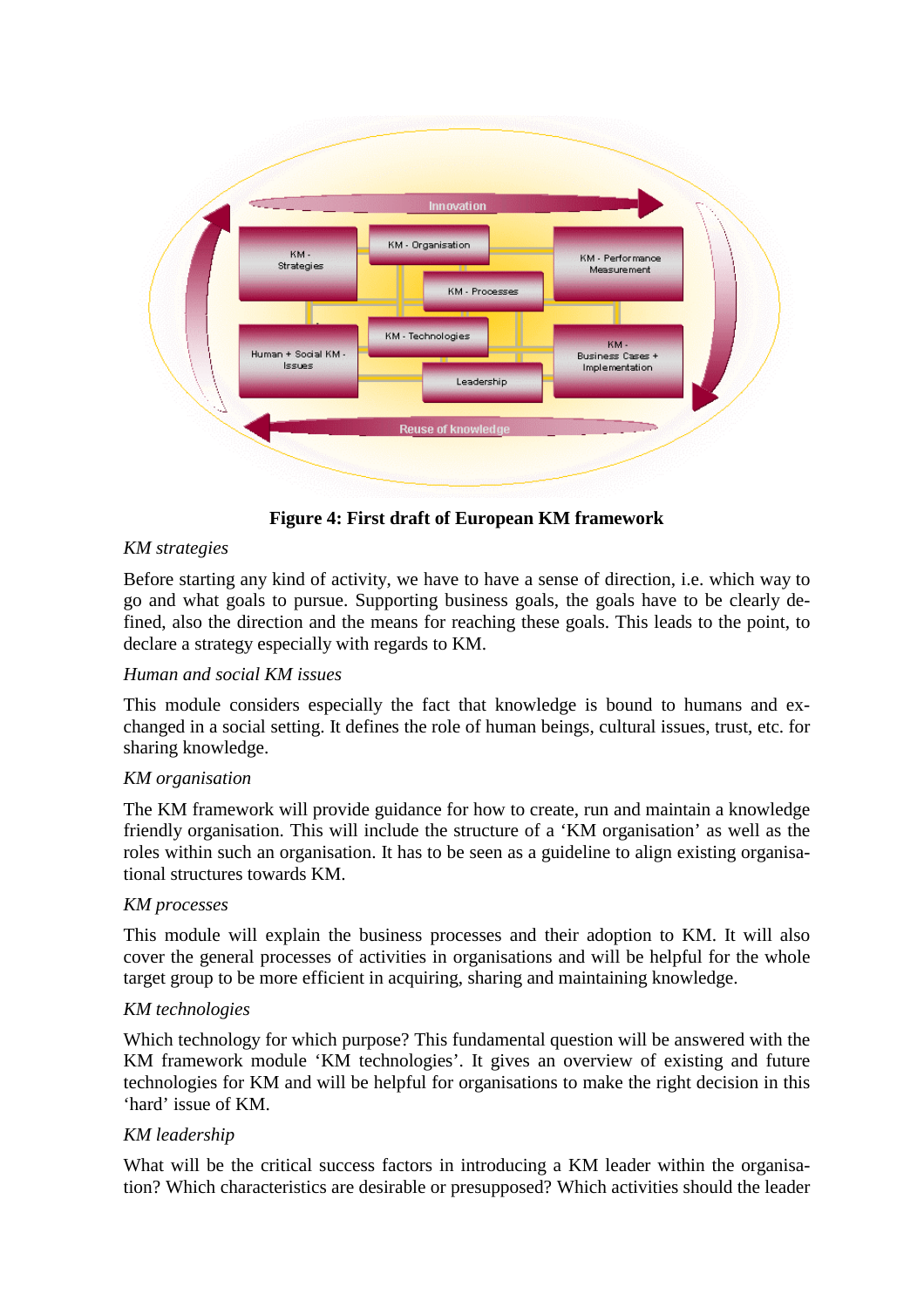focus on? The KM framework module 'leadership' is all about leadership and the surroundings.

#### *KM performance measurement*

A KM system cannot be improved, if its performance cannot be measured. This module also provides metrics for assessing the maturity of a KM system and measures for pushing a KM system forward.

#### *KM business cases and implementation*

This module provides good and best practices in the different areas of KM, and a general roadmap. It will help organisations on their way to install and establish their KM system, as well as support organisations in making the business case for KM. Due to the general orientation of this implementation methodology, it will be possible to customise it to specific business requirements and needs.

#### **6. Conclusion**

As KM is currently receiving high attention in both industry and academia, common approaches and standards for KM are being subject to discussion in the KM community at the moment. A variety of common approaches, standards and standardisation initiatives is existing and emerging and it has been argued that the development of a common KM framework (including a core terminology) should be the common baseline for standardisation activities.

A draft for a KM framework has been presented and we suggest to work on such a framework within the structure of a CEN Workshop (CEN: European Committee for Standardization) in order to produce a CEN Workshop Agreement (CEN CWA). This pre-standard has the advantage that it can be developed within a reasonable timeframe (approx. 1-1½ year) and upgraded to a formal European standard (EN) afterwards. This would allow to achieve industrial impact within a short lead time.

We invite all stakeholders and interested parties to join the discussion at the Knowledge-Board, the portal of the European KM community (www.knowledgeboard.com) and to contribute actively to the development of common approaches and standards for KM.

#### **Acknowledgement**

This work is partly funded by the European Commission through IST Project N° IST-2000-26393 "European Knowledge Management Forum". The authors wish to acknowledge the Commission for their support. We also wish to acknowledge our gratitude and appreciation to all the project partners and members of the community for their strong support and valuable contribution during the various activities presented in this paper.

#### **References**

- [APQC 1997]: Using information technology to support knowledge management. Consortium benchmarking study. Best-practice report. Houston, 1997.
- [APOC 2001] American Productivity and Ouality Center. WWW-site, available at http://www.apqc.org/km/roadmap, accessed on 08.11.2001.

Bukowitz, Wendi R.; William, Ruth L.: The knowledge management fieldbook. London: Prentice Hall, 2000.

- [CIO 1999] CIO Knowledge Management Research Center: "KM Gets Real". Interview with Larry Prusak, held by Carol Hildebrand, December 1999. WWW-page, created 09.05.2000.
- [EFQM 1999] The EFQM Excellence Model Large Businesses version. European Foundation for Quality Management, Brussels, 1999. see also http://www.efqm.org/
- Gaßen, H.: Wissensmanagement Grundlagen und IT-Instrumentarium. In: Arbeitspapiere WI, Nr. 6/1999, Ed.: Lehrstuhl für allgemeine BWL und Wirtschaftsinformatik, Johannes Gutenberg Universität: Mainz 1999, p. 12.